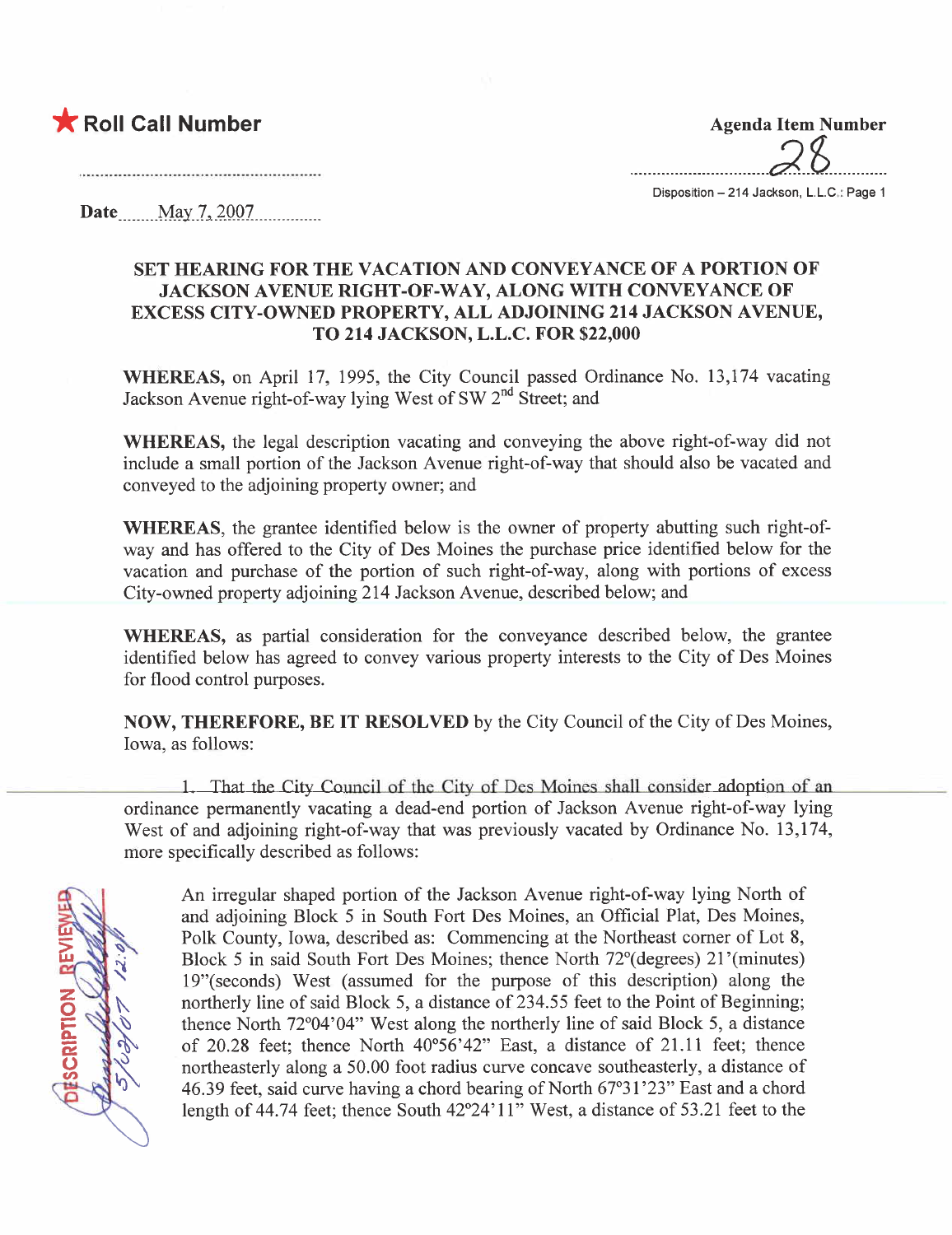## \* Roll Call Number Agenda Item Number

 $24$ 

Disposition - 214 Jackson, L.L.C.: Page 2

Date... \_ \_. .\_\_M.,:l .7-,.,l.QQ7. \_\_ \_ \_ \_ \_ mmm

Point of Beginning. Said tract of land contains 0.02 acres or 862 square feet more or less.

2. That if the City Council decides to vacate the above described right-of-way, the City of Des Moines proposes to sell such right-of-way, along with excess City-owned property adjoining 214 Jackson Avenue, as described below, to the grantee and for the consideration identified below:

To: 214 Jackson, L.L.C. for \$22,000

An irregular shaped portion of the vacated Jackson Street right-of-way lying North of and adjoining Block 5 in South Fort Des Moines, an Official Plat, Des Moines, Polk County, Iowa, described as: Commencing at the Northeast comer of Lot 8, Block 5 in said South Fort Des Moines; thence North 72°(degrees) 21 '(minutes) 19"(seconds) West (assumed for the purpose of this description) along the northerly line of said Block 5, a distance of 234.55 feet to the Point of Beginning; thence North 72°04'04" West along the northerly line of said Block 5, a distance of 20.28 feet; thence North 40°56'42" East, a distance of 21.11 feet; thence northeasterly along a 50.00 foot radius curve concave southeasterly, a distance of 46.39 feet, said curve having a chord bearing of North 67°31 '23" East and a chord length of 44.74 feet; thence South 42°24'11" West, a distance of 53.21 feet to the Point of Beginning. Said tract of land contains 0.02 acres or 862 square feet more or less.

And

**DESCRIP** 

An irregular shaped portion of Lot 2, Block 5 in South Fort Des Moines, an Official Plat, Des Moines, Polk County Iowa; and a portion of Blocks 1 and 2 in Van's Addition to South Des Moines, an Official Plat, Des Moines, Polk County, Iowa; and a portion of the vacated Granger Avenue right-of-way lying South of and adjoining said Block 1, all of which is described as: Commencing at the Northeast comer of Lot 8, Block 5 in said South Fort Des Moines; thence North 72°(degrees) 19'(minutes) 56"(seconds) West (assumed for the purpose of this description) along the northerly line of said Block 5, a distance of 264.52 feet; thence South 18°48' 53" West, a distance of 92.62 feet to the Point of Beginning; thence continuing South 18°48'53" West, a distance of 97.78 feet to the North line of Block 1 in said Van's Addition to South Des Moines; thence South 72°03'23" East along the North line of said Block 1, a distance of 14.50 feet; thence South 32°59'51" West, a distance of 239.33 feet; thence North 09°28'40" East, a distance of 60.57 feet; thence North 20°22'07" East, a distance of 113.16 feet; thence North 36°48'30" East, a distance of 164.77 feet to the Point of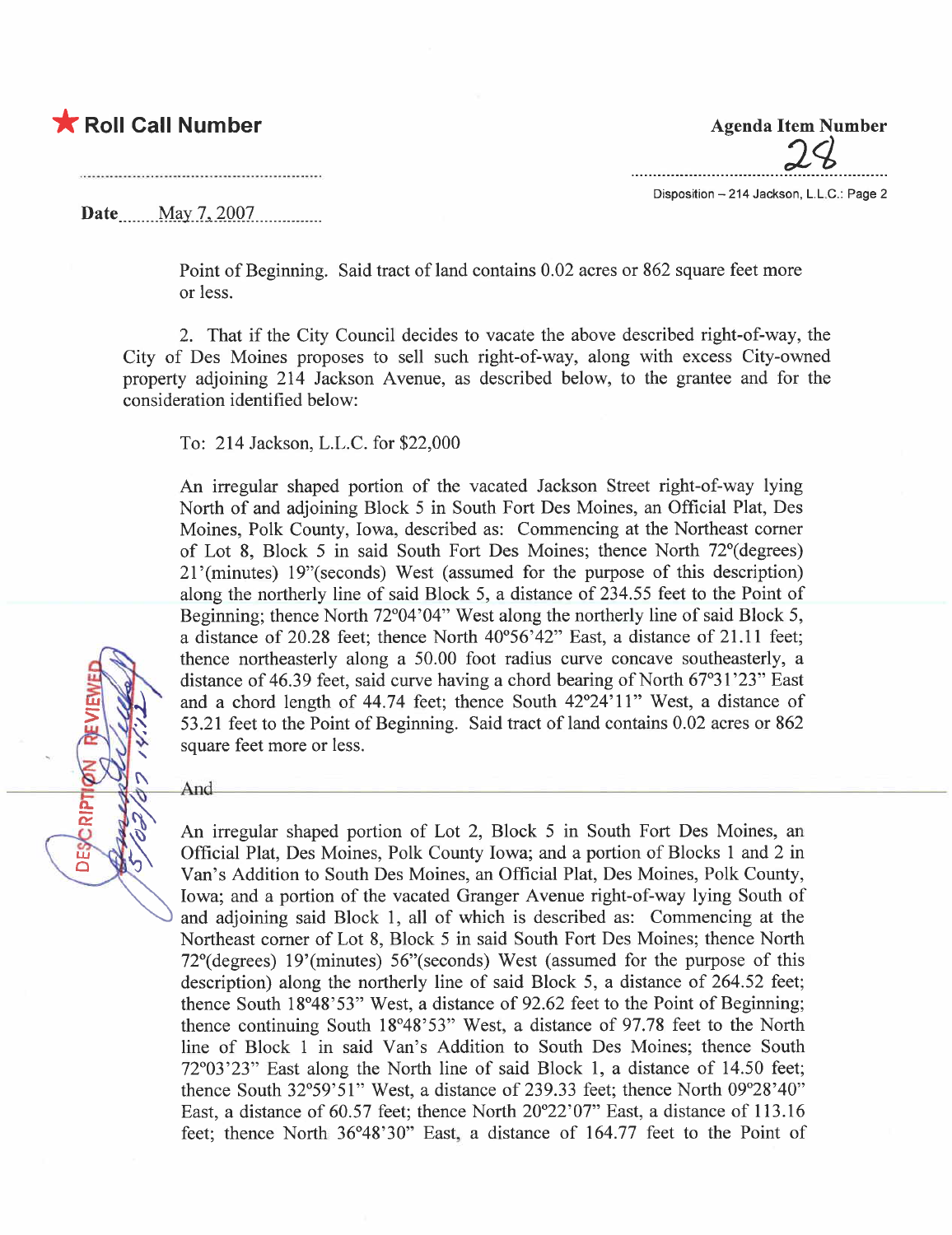## \* Roll Call Number Agenda Item Number

### Date. ....\_ \_\_\_M.i;y\_\_7.. \_,l.QQ7. \_ ..............

Beginning. Said tract of land contains 0.22 acres or 9,410 square feet more or less.

And

An irregular shaped portion of Lot 4 and a portion of the vacated alley lying East of and adjoining Lot 4, all in Block 4 in South Fort Des Moines, an Official Plat, Des Moines, Polk County, Iowa, described as: Commencing at the Northeast comer of Lot 8, Block 5 in said South Fort Des Moines; thence North 24°47' 10" West (assumed for the purpose of this description) along the westerly right-ofway line of SW 3<sup>rd</sup> Street as it is presently established, a distance of 89.49 feet to the southerly line of Lot 5, Block 4 in said South Fort Des Moines; thence North 72°21'19" West along the southerly line of said Lot 5, and along the westerly extension of the southerly line of said Lot 5, and along the southerly line of Lot 4 of said Block 4, a distance of 104.67 feet to the Point of Beginning; thence continuing North 72°21' 19" West along the southerly line of said Lot 4, a distance of 43.02 feet; thence North 37°12' 14" East, a distance of 27.86 feet; thence northeasterly along a 47.07 foot radius curve concave southeasterly, a distance of 44.39 feet, said curve having a chord bearing of North 64°13'25" East and a chord length of 42.77 feet; thence South 88°45'20" East, a distance of 27.70 feet; thence South 31°39'19" West, a distance of 19.50 feet; thence South 40°59'11" West, a distance of 48.52 feet to the Point of Beginning. Said tract of land contains 0.06 acres or 2,442 square feet more or less.

3. That the meeting of the City Council at which the adoption of said ordinance and the sale and conveyance of such real estate is to be considered shall be on May 21, 2007, said meeting to be held at 5:00 p.m., in the Council Chamber.

4. That the City Clerk is hereby authorized and directed to publish notice of said proposal in the form hereto attached all in accordance with §362.3 of the Iowa Code.

5. The proceeds from the sale of this property shall be deposited into the following accounts: \$3,500 - 2007-08 Operating Budget, Page 255, Property Maintenance, SP767, and \$18,500 - 2007-08 Capital Improvements Program, Page 11, Storm Water Improvements, Flood Protection System Improvements, FLD008

 $P$ 

Disposition - 214 Jackson, L.L.C.: Page 3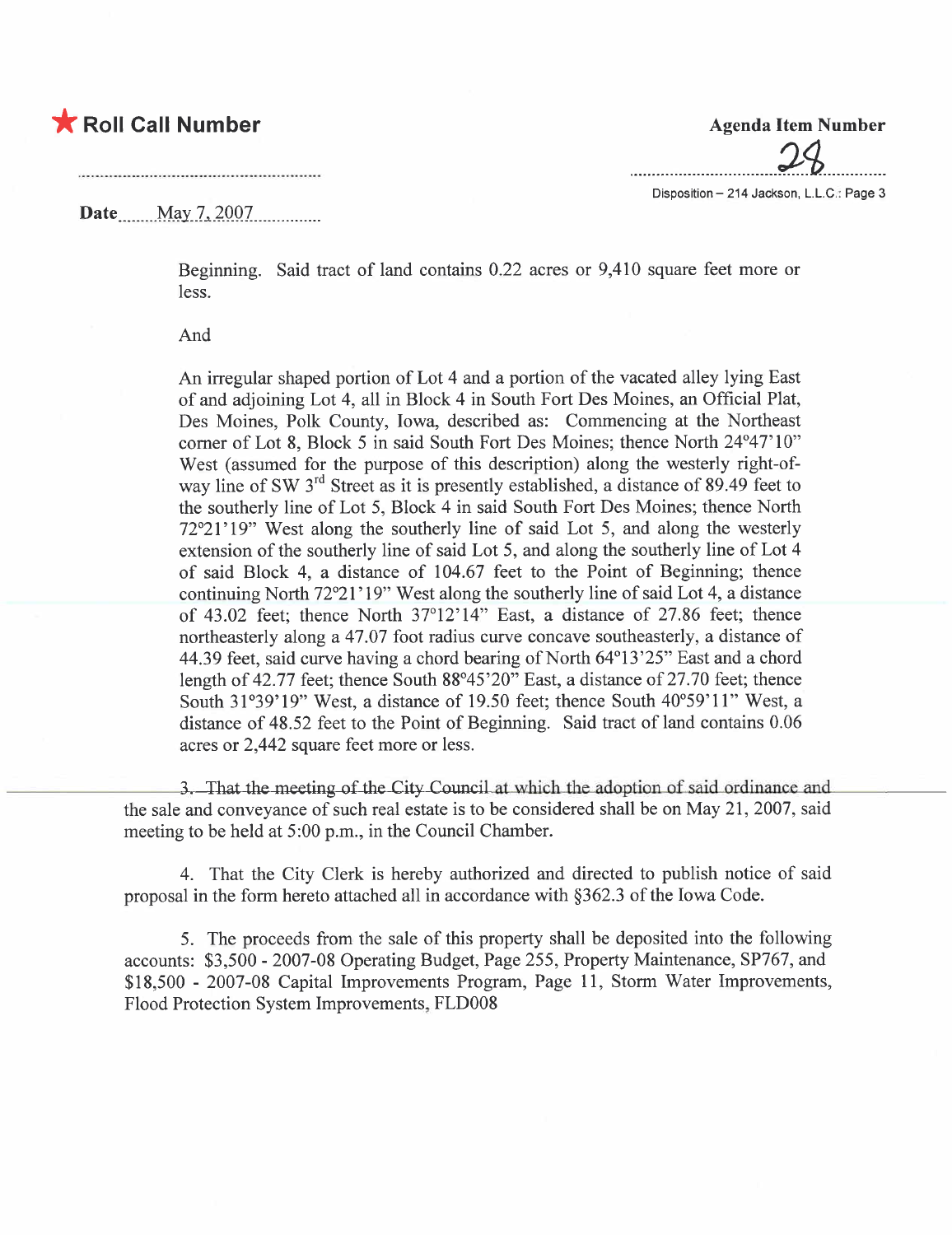

Date \_\_\_\_\_ May 7, 2007

 $\alpha$  0

Disposition - 214 Jackson, L.L.C.: Page 4

Moved by to adopt.

APPROVED AS TO FORM:

Glenna K. Frank Assistant City Attorney

| <b>COUNCIL ACTION</b> | <b>YEAS</b> | <b>NAYS</b> | <b>PASS</b> | <b>ABSENT</b>   | <b>CERTIFICATE</b>                                                                                                                                                                                                                                                                                                         |
|-----------------------|-------------|-------------|-------------|-----------------|----------------------------------------------------------------------------------------------------------------------------------------------------------------------------------------------------------------------------------------------------------------------------------------------------------------------------|
| <b>COWNIE</b>         |             |             |             |                 |                                                                                                                                                                                                                                                                                                                            |
| <b>COLEMAN</b>        |             |             |             |                 | I, DIANE RAUH, City Clerk of said City hereby<br>certify that at a meeting of the City Council of<br>said City of Des Moines, held on the above date,<br>among other proceedings the above was adopted.<br>IN WITNESS WHEREOF, I have hereunto set my<br>hand and affixed my seal the day and year first<br>above written. |
| <b>HENSLEY</b>        |             |             |             |                 |                                                                                                                                                                                                                                                                                                                            |
| <b>KIERNAN</b>        |             |             |             |                 |                                                                                                                                                                                                                                                                                                                            |
| <b>MAHAFFEY</b>       |             |             |             |                 |                                                                                                                                                                                                                                                                                                                            |
| <b>MEYER</b>          |             |             |             |                 |                                                                                                                                                                                                                                                                                                                            |
| <b>VLASSIS</b>        |             |             |             |                 |                                                                                                                                                                                                                                                                                                                            |
| <b>TOTAL</b>          |             |             |             |                 |                                                                                                                                                                                                                                                                                                                            |
| <b>MOTION CARRIED</b> |             |             |             | <b>APPROVED</b> |                                                                                                                                                                                                                                                                                                                            |
|                       |             |             |             | <b>Mayor</b>    | City Clerk                                                                                                                                                                                                                                                                                                                 |